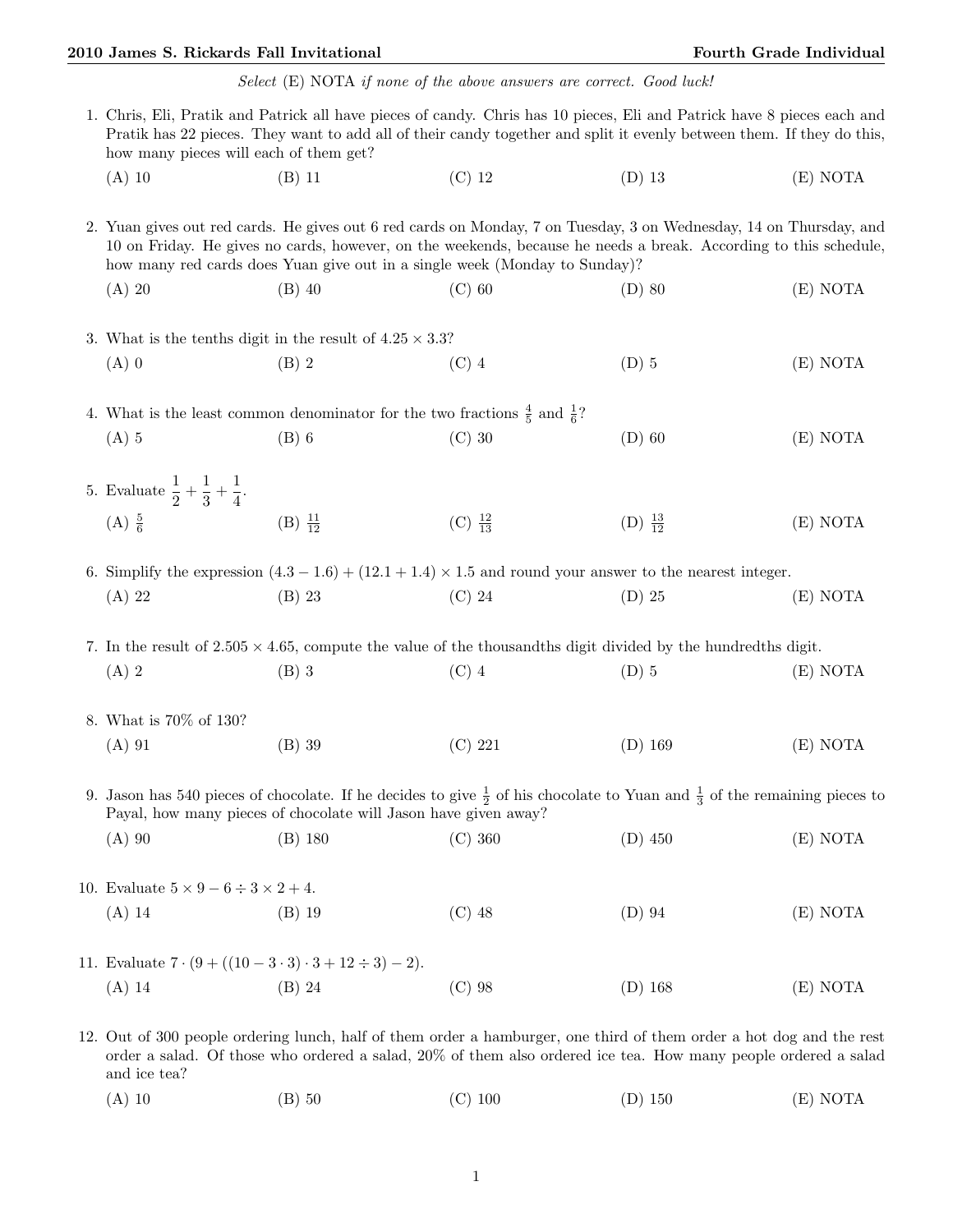## 2010 James S. Rickards Fall Invitational Fourth Grade Individual Fourth Grade Individual

- 13. Jason has a certain number of packages of M&M's, each containing 25 M&M's, for a total of 400 M&M's. He eats 175 of these M&M's. How many packages of M&M's does Jason have left? Assume Jason eats one package at a time.
	- (A) 7 (B) 8 (C) 9 (D) 10 (E) NOTA
- 14. A grocery store, on any given day, has 15 shoppers less than twice the number of shoppers the previous day. This pattern starts on a certain Monday, when the grocery store had 20 people. How many shoppers will the store have on Wednesday?
	- (A) 20 (B) 35 (C) 60 (D) 80 (E) NOTA
- 15. What percent of 60 is 96? (A) 0.625 (B) 1.6 (C) 62.5 (D) 160 (E) NOTA

16. A full bag of Skittles holds 35 Skittles and a basket holds 20 full bags of Skittles. What is the maximum number of Skittles that can be put into two baskets?

- (A) 350 (B) 700 (C) 1050 (D) 1400 (E) NOTA
- 17. Solve the equation  $2x + 5 = 7$  for x. (A) 1 (B) 2 (C) 3 (D) 4 (E) NOTA
- 18. In a standard playing card deck, there are 4 copies of each number 2 − 9 inclusively, 4 jacks, 4 queens, 4 kings and 4 aces (52 cards in total). Linda draws one card from the top of the deck. What is the probability that the card is a 2?
	- $(A) \frac{1}{13}$  $(B) \frac{5}{13}$  $\frac{5}{13}$  (C)  $\frac{1}{2}$  $(D) \frac{12}{13}$  $(E) NOTA$

## Use the following information for questions 19–21.

Two players are playing a game in which they each roll a fair die 4 times and add up their roll results to get a point total. If the totals are equal, the game is considered a draw. The only way that a player can win is if they have a higher point total than the other player.

19. What is the highest possible point total for either player at the end of this game?

|  | $(A)$ 12 | $(B)$ 24 | $(C)$ 36 | $(D)$ 48 | (E) NOTA |
|--|----------|----------|----------|----------|----------|
|--|----------|----------|----------|----------|----------|

20. After 4 rolls, the first player has a total of 19 points. The second player has 15 points after 3 rolls. What is the probability that the second player will beat the first player at this game?

- $(A) \frac{1}{6}$  $(B) \frac{1}{2}$  $(C)$   $\frac{1}{3}$  $(D) \frac{2}{3}$ (E) NOTA
- 21. Using the information from question 20, what is the probability that the second player will lose the game?  $(A) \frac{1}{6}$  $(B) \frac{1}{2}$  $(C)$   $\frac{1}{3}$  $(D) \frac{2}{3}$ (E) NOTA

22. A survey of 30 kids was taken was taken to find out what candy the kids liked the most. 6 kids said they liked Starbursts the most, 8 of the kids said they liked Skittles the most, 20% of the kids said they liked Hershey's the most and  $\frac{1}{3}$  of the kids said they liked M&Ms the most. According to this survey, which candy has the greatest amount of kids who like it the most?

| $(A)$ Starburst | (B) Skittles | $(C)$ Hershey's | $(D)$ M&M's | (E) NOTA |
|-----------------|--------------|-----------------|-------------|----------|
|                 |              |                 |             |          |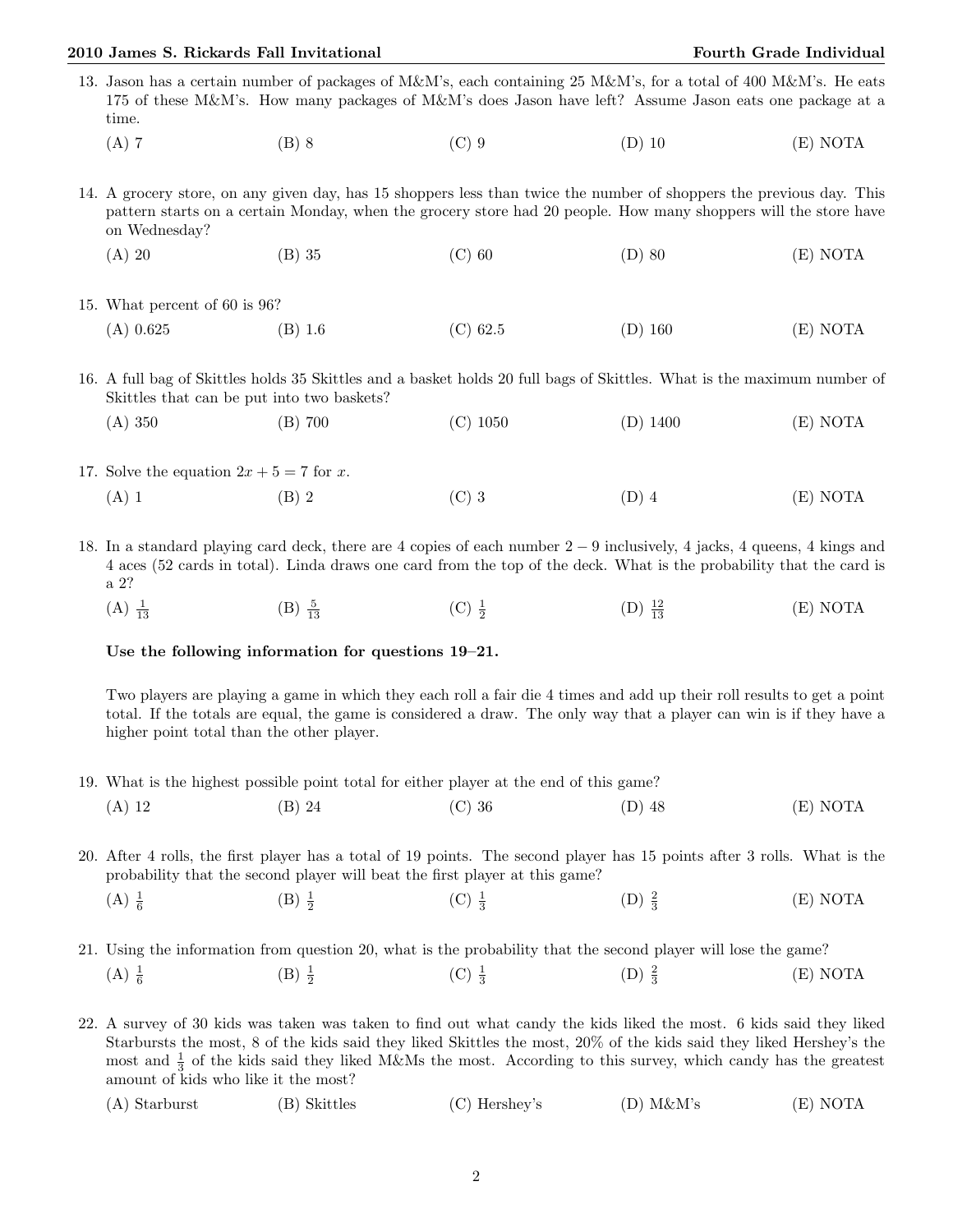## 2010 James S. Rickards Fall Invitational Fourth Grade Individual Fourth Grade Individual

- 23. Jason is playing a game in which he draws a single ball at random from a cup which contains 2 blue balls, 1 red ball and 9 white balls. Jason loses the game only if he draws a white ball. What is the probability that Jason loses the game?
	- (A) .25 (B) .5 (C) .75 (D) 1 (E) NOTA

24. Daniel rolls a die and gets a value of 2 – this is his initial value. For each roll after, if he gets an odd number, he doubles the previous value. If he rolls an even number, he adds 1 to the previous value. He then keeps applying these two rules to continually change his value. After he rolls the die a total of eight times, he stops – the numbers he rolled were 1, 4, 3, 4, 2, 5 and a 6. What value did Daniel end up with?

- (A) 21 (B) 23 (C) 25 (D) 27 (E) NOTA
- 25. The graph below shows the average temperatures for the months May through September. What is the difference between the highest average temperature and the lowest average temperature for the months May-September?



26. A teacher wants to take his 28 students to a theme park for a class trip. To be able to go, he must first buy tickets for the class. The tickets for teachers cost \$9 and the tickets for students cost \$7.50. How much will the teacher have to pay for tickets for all his students and himself?

- (A) \$199 (B) \$203 (C) \$210 (D) \$219 (E) NOTA
- 27. A brick is found to weigh 6 lbs. If 3 bricks equal the weight of 2 bags of sand, how many bags of sand weigh 36 lbs? (A) 4 (B) 6 (C) 9 (D) 12 (E) NOTA